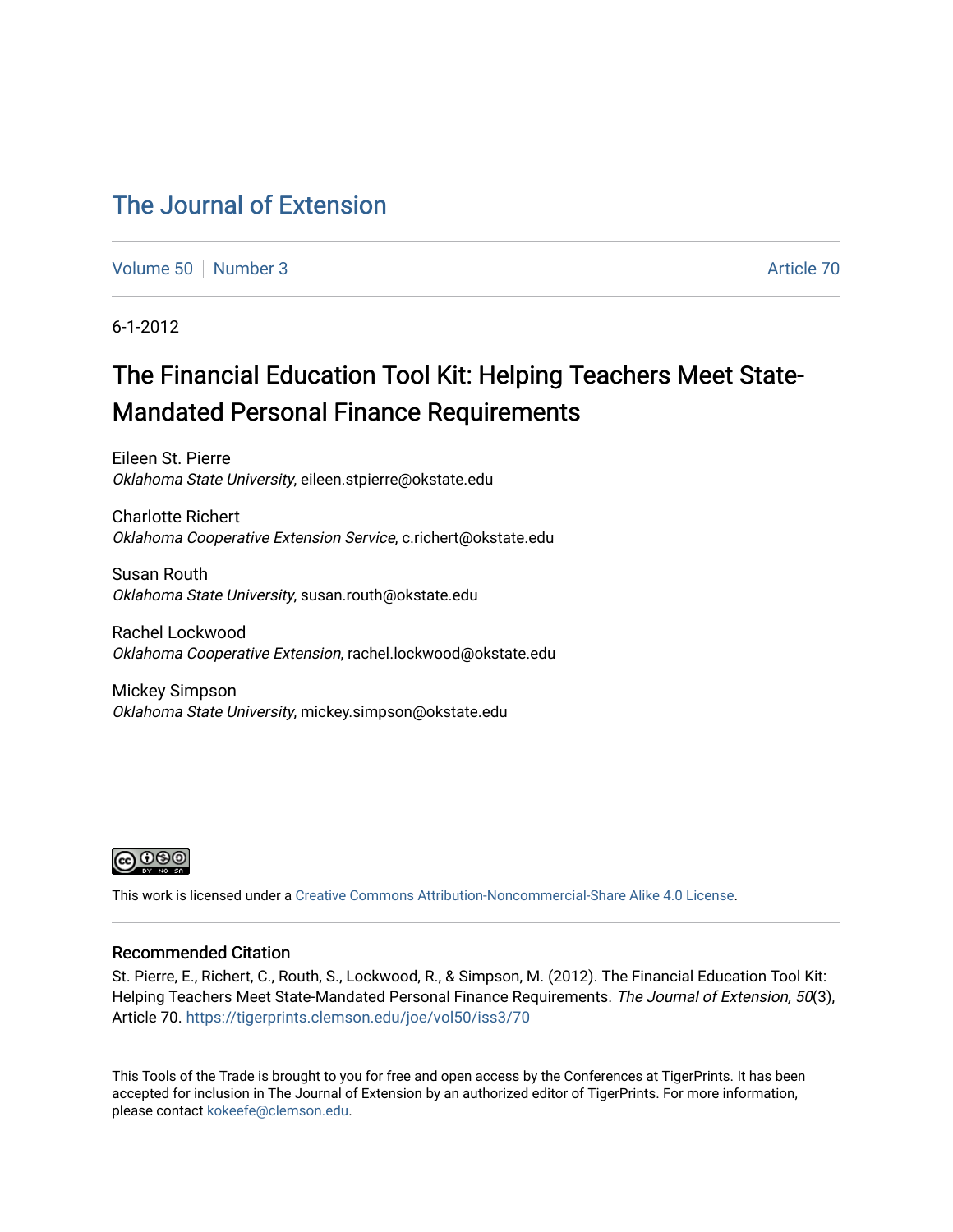

**June 2012 Volume 50 Number 3 Article Number 3TOT9**

[Return to Current Issue](http://www.joe.org/joe/2012june/)

# **The Financial Education Tool Kit: Helping Teachers Meet State-Mandated Personal Finance Requirements**

**Eileen St. Pierre** Assistant Professor and Personal Finance Specialist Oklahoma State University Stillwater, Oklahoma [eileen.stpierre@okstate.edu](mailto:eileen.stpierre@okstate.edu)

**Charlotte Richert** Tulsa County Extension Director and Educator Oklahoma Cooperative Extension Service Tulsa, Oklahoma [c.richert@okstate.edu](mailto:c.richert@okstate.edu)

#### **Susan Routh**

Grady County Extension Director and Educator Oklahoma Cooperative Extension Service Chickasha, Oklahoma [susan.routh@okstate.edu](mailto:susan.routh@okstate.edu)

**Rachel Lockwood** Haskell County Extension Educator Oklahoma Cooperative Extension Service Stigler, Oklahoma [rachel.lockwood@okstate.edu](mailto:rachel.lockwood@okstate.edu)

**Mickey Simpson** McClain County Extension Educator Oklahoma Cooperative Extension Service Purcell, Oklahoma [mickey.simpson@okstate.edu](mailto:mickey.simpson@okstate.edu)

*Abstract: States are recognizing the need for personal financial education and have begun requiring it as a condition for high school graduation. Responding to teacher requests to help them meet state-mandated financial education requirements, FCS educators in the Oklahoma Cooperative Extension Service developed a financial education tool kit. This article describes the contents of the tool kit and its many uses.*

## **Introduction**

The role of Extension in delivering personal financial education has been strongly established (Osteen, Muske, & Jones, 2007; Porter & Christenbury, 1999; Wilde, 2011) along with techniques to measure program impact (Jayaratne, Lyons, & Palmer, 2008; Nielsen, 2011; O'Neill, 1998). Extension can play a key role in promoting youth financial literacy and helping teachers meet state-mandated personal financial education requirements (St. Pierre, Simpson, Moffat, & Cothren, 2011). This article describes a financial education tool kit developed by Extension educators to help Oklahoma teachers meet required financial literacy standards.

## **The Passport to Financial Literacy**

According to the Jump\$tart Coalition, Oklahoma is one of only 24 states to adopt financial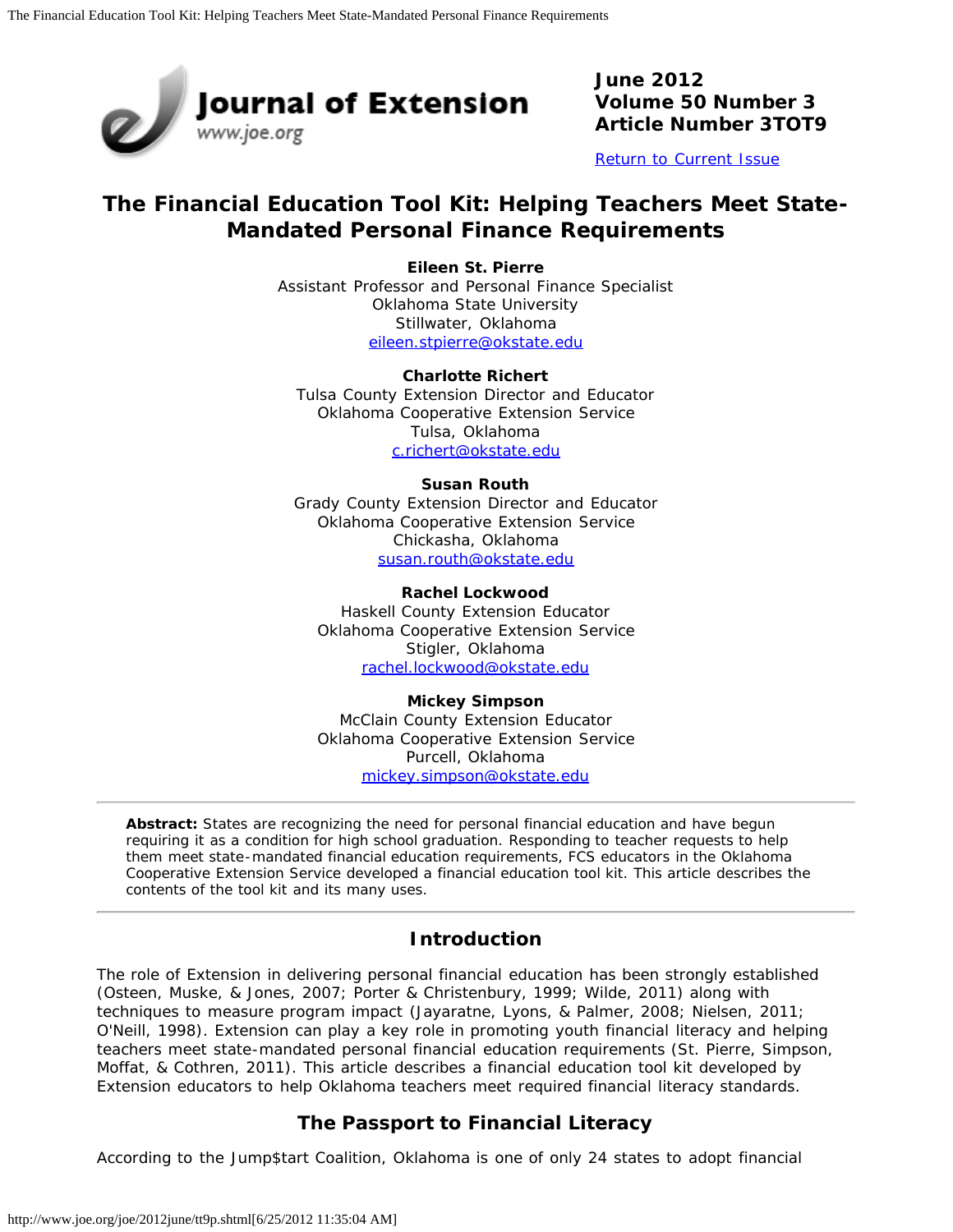education requirements for students (Jump\$tart Coalition, 2010). The Passport to Financial Literacy Act of 2007, Oklahoma House Bill 1476, requires that Oklahoma students in grades 7 through 12 fulfill established financial literacy requirements in order to graduate with a standard diploma (OK H.B. 1476, 2007). Fourteen areas of financial literacy instruction are specified.

The Oklahoma Passport to Financial Literacy Act became effective on July 1, 2007. Implementation began in the 2008-2009 school year for students in grade 7 and will be a graduated phase in process. With the start of the 2013-2014 school year, educators must teach the 14 instruction areas to all students in grades 7 through 12. Once the standards are implemented, each student will have a Personal Financial Literacy Passport, a cumulative record of completion of the 14 areas of instruction. This will be a uniform document used by all school districts in the state, and it will accompany the student when transferring to a new district.

Teachers have reached out to the Oklahoma Cooperative Extension Service (OCES), asking Extension educators to provide tools and resources to help them meet these state-mandated financial education requirements. The Financial Education Tool Kit was designed to address this long-term need.

## **Description of Kit Contents**

The Financial Education Tool Kit was originally designed by a group of OCES Family and Consumer Sciences (FCS) educators on the Family Economic Well-Being Impact Team. Before receiving a kit for their county, Extension educators need to undergo training on its contents. Teachers can contact their local Extension office to check out these kits or ask FCS educators to come to their schools to present lessons or coordinate learning activities. Funding for these kits was provided by the Dorothy Blackwell Legacy Award through CE-FCS Ambassadors.

The Financial Education Tool Kit (Figure 1) includes:

- The Nail Game
- Money Habitudes for Teens Cards
- The Spending Game
- *Building Wealth* CD-ROM
- Paycheck Power ® BOOSTER® slide calculators from Advantage Publications <[http://www.advantagepublications.com/finances.html>](http://www.advantagepublications.com/finances.html)
- Dollar Decisions Spending Cards
- Copies of the National 4-H Curriculum, Financial Champions.

**Figure 1.** Financial Education Tool Kit Contents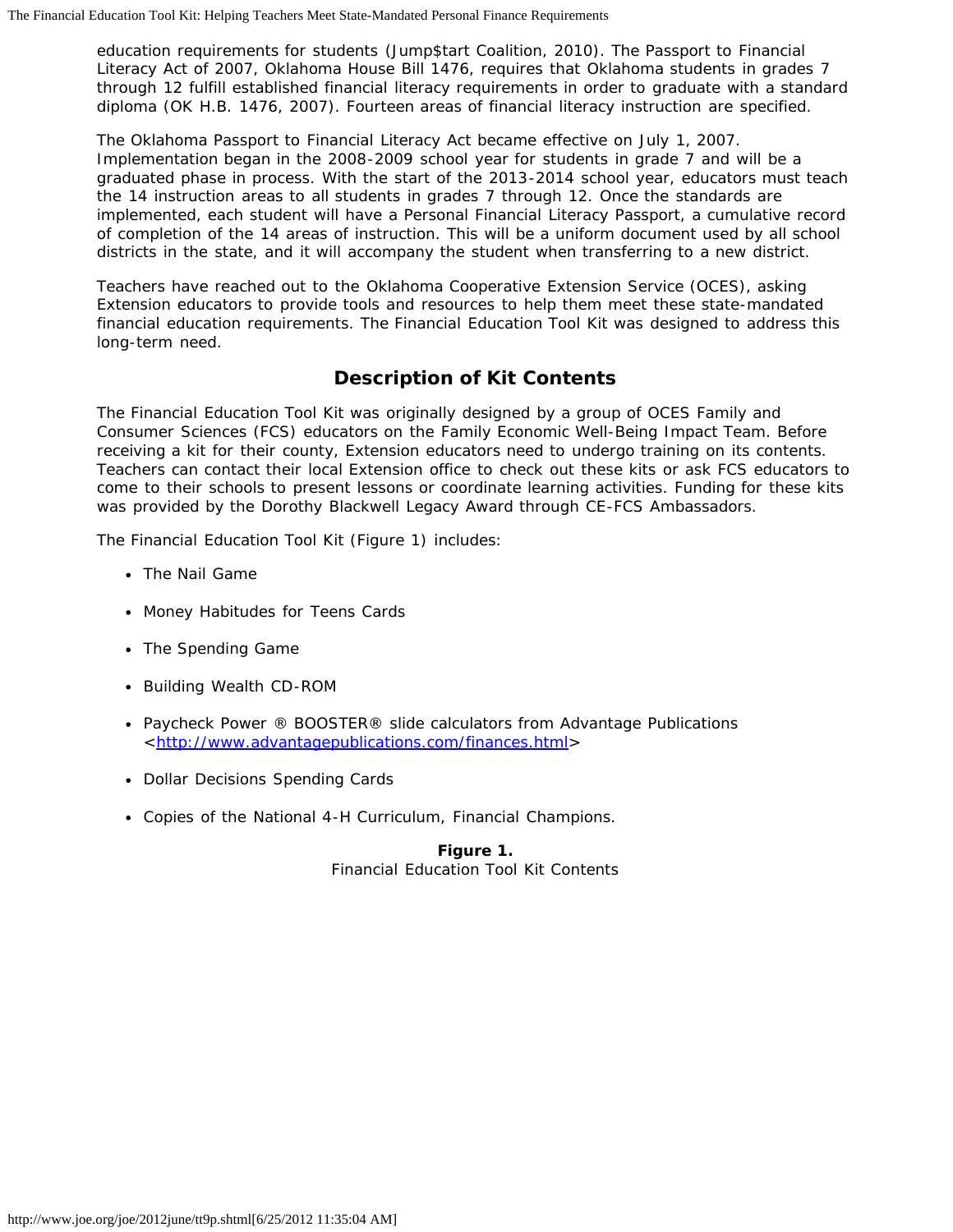The Financial Education Tool Kit: Helping Teachers Meet State-Mandated Personal Finance Requirements



The Nail Game is an ice breaker to help participants realize that when something looks impossible, there is always a solution and to think outside the box. Two teams are given their own board and 15 nails and asked to balance 14 nails on one nail, which is placed standing straight up in the middle of the board. For a description of this game and its solution, go to <[http://www.businessballs.com/games.htm>](http://www.businessballs.com/games.htm).

Money Habitudes for Teens cards are a Money Personality assessment game where participants sort a set of statements according to what spending habit or attitude is "More Like Me" and those that are "Not at All Like Me" and "Sometimes are Like Me." At the conclusion of this exercise, participants review the money personality types and sort the "Like Me" pile to reveal which habitude is most dominant in their personality. These cards cost between \$10 and \$14.95 per pack depending on the quantity ordered and can be purchased online at <[http://www.moneyhabitudes.com/>](http://www.moneyhabitudes.com/).

The Spending Game involves giving participants 20 beans and asking them to spend them on necessities and luxury items. The 20 beans represent a monthly income. The decisions that each participant makes about how to spend his or her beans may be uniquely different. During the second part of the game, participants are told that their "income" has decreased to 13 beans and they need to reallocate their monthly income according to needs and wants. The experience of a salary reduction helps to reinforce the need for priority in spending and caring for needs before wants are addressed. This game was developed by Iowa State University Extension. For more details, see the publication at

<[http://www.extension.iastate.edu/Publications/PM1103.pdf>](http://www.extension.iastate.edu/Publications/PM1103.pdf).

Building Wealth is a personal finance curriculum developed by the Federal Reserve Bank of Dallas. This curriculum consists of 13 lessons approved by the Texas State Board of Education to assist teachers in meeting that state's mandated personal finance areas of instruction. To download the lessons, go to <<http://www.dallasfed.org/educate/pubs/lessons.pdf>>. To order the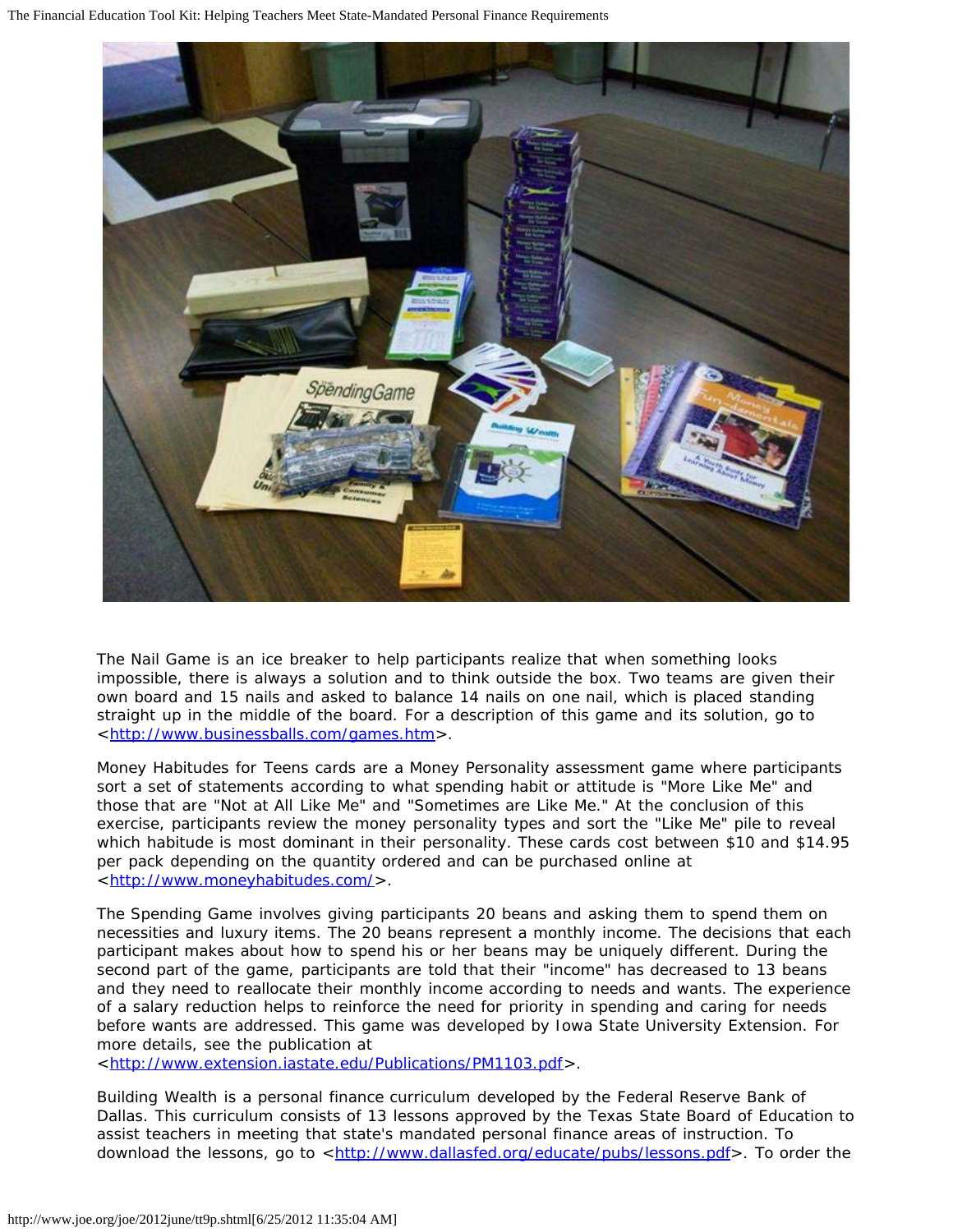CD or booklets free of charge, go to <[http://dallasfed.org/educate/pubs/order.cfm>](http://dallasfed.org/educate/pubs/order.cfm).

Dollar Decisions is a personal finance curriculum developed by the University of Idaho Extension. Included in this curriculum is a template for spending cards that provide little reminders to holders of the consequences of their spending decisions. The cards are customized with the OCES logo. The curriculum costs \$45 and can be ordered at <[http://www.cals.uidaho.edu/edComm/detail.asp?IDnum=1203>](http://www.cals.uidaho.edu/edComm/detail.asp?IDnum=1203).

The National 4-H Financial Champions curriculum is peer-reviewed and contains many fun and interactive activities for participants. The set of three (Helper's Guide, Money Moves, and Money FUN-damentals) costs \$12 each, but quantity discounts are available. To order, go to <[http://www.4-hmall.org/Category/4-hcurriculum-financial.aspx>](http://www.4-hmall.org/Category/4-hcurriculum-financial.aspx).

### **Other Uses**

The kits have a variety of uses and can be employed to reach many different audiences. In addition to traditional middle and high schools, OCES FCS educators have used these kits to teach personal finance programs involving students/clients at:

- Alternative schools
- Vocational programs
- Upward Bound programs
- 4-H workshops
- GED programs
- TANF workshops
- Tribal organizations

#### **References**

Jayaratne, K.S. U., Lyons, A. C., & Palmer, L. (2008). A user-friendly evaluation resource kit for Extension agents delivering financial education programs. *Journal of Extension* [Online], 46(1) Article 1TOT3. Available online at: <http://www.joe.org/joe/2008february/tt3.php>

Jump\$tart Coalition. (2011). *State financial education requirements*. Retrieved from: <http://www.jumpstart.org/state-financial-education-requirements.html>

Nielsen, R. B. (2011). A retrospective pretest-posttest evaluation of a one-time personal finance training. *Journal of Extension* [Online], 49(1) Article 1FEA4. Available at: <http://www.joe.org/joe/2011february/a4.php>

Oklahoma H.B. 1481 (2007). Retrieved from: <http://www.sde.state.ok.us/Curriculum/PFLP/pdf/HB1476.pdf>

O'Neill, B. (1998). Money talks: Documenting the economic impact of Extension personal finance programs. *Journal of Extension* [Online], 36(5) Article 5FEA2. Available at: <http://www.joe.org/joe/1998october/a2.php>

Osteen, S., Muske, G., & Jones, J. (2007). Financial management education: Its role in changing behavior. *Journal of Extension* [Online], 45(3) Article 3RIB2. Available at: <http://www.joe.org/joe/2007june/rb2.php>

Porter, N. M., & Christenbury, J. H. (1999). Money 2000: A model Extension program. *Journal of Extension* [Online], 37(1) Article 1FEA1. Available at: <http://www.joe.org/joe/1999february/a1.php>

St. Pierre, E., Simpson, M., Moffat, S., & Cothren, P. (2011). Reality check: OK Extension helps teachers meet financial literacy requirements. *Journal of Family & Consumer Sciences*, 103(2),